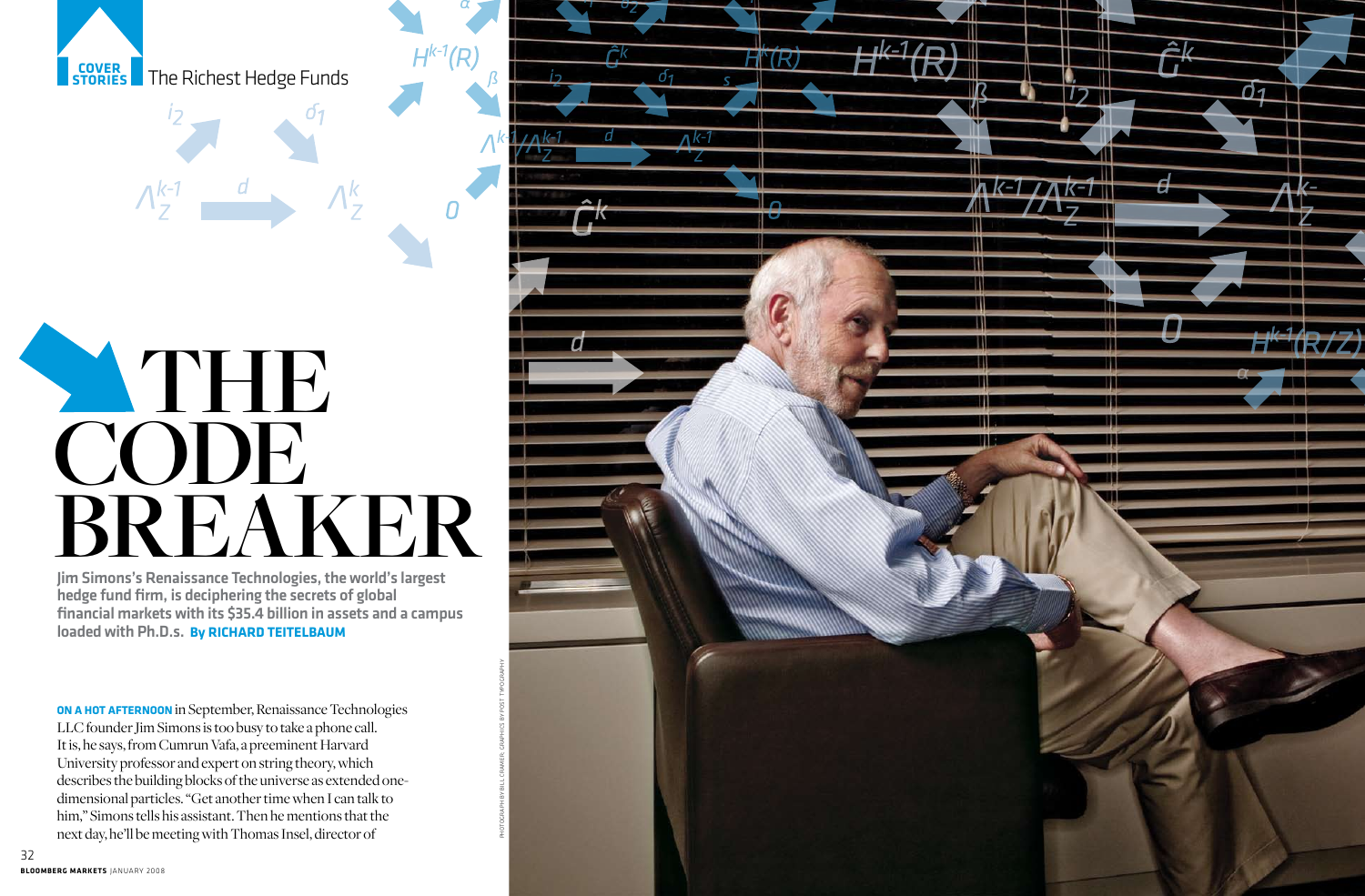the National Institute of Mental Health, to discuss autism research. And he's slated that Saturday to host a gala honoring Math for America, or MFA, a four-year-old nonprofit he started that provides stipends to New York City math teachers.

"I'm undoubtedly involved in too many things at the same time," Simons says in his 35th-floor office in midtown Manhattan. "But you make your life interesting."

String theory, autism, math education: It's fair to ask how Simons, 69, manages his day job overseeing the world's biggest hedge fund firm. The answer, judging from the numbers, is very well.

Renaissance is on fire: Its Medallion Fund which uses computers and trading algorithms to invest in world markets—returned more than 50 percent in the first three quarters of 2007. It had about \$6 billion in assets as of July 1. Simons registered that performance as subprime and related markets were collapsing, sending two mortgagerelated hedge funds run by Bear Stearns Cos. into bankruptcy. The turmoil pummeled the Goldman Sachs Global Alpha Fund, a rival to Renaissance's funds, which fell more than 25 percent during the same time. Morgan Stanley's computer jockeys lost \$390 million in a single day in early August.

Medallion's returns are no anomaly. The fund, which trades everything from soybean futures to French government bonds in rapid fire, hasn't had a negative quarter since early 1999. From the end of 1989 through 2006, it returned 38.5 percent annualized, net of fees.

More surprising than those returns is Simons's life story. At an age when hedge fund pioneers such as Michael Steinhardt have long since stopped managing other people's money, Simons is building on Medallion's success. He's adding funds and strategies and accumulating assets, which totaled \$35.4 billion as of Sept. 28.

In August 2005, Simons started Renaissance Institutional Equities Fund, or RIEF, which invests in U.S. stocks. Through Sept. 30, it has returned 12.8 percent annualized. Unlike Medallion, which

 $H^{k-1}(Z)$ **'all the quants in the world are trying to follow in jim's footsteps,' says lo of mit's lab for financial engineering.**<br> $\Lambda^{k-1}/\Lambda^{k-1}$ 

turns over its holdings dozens of times each year, RIEF keeps its positions for months or longer. Simons said at the time of the fund's inception RIEF could theoretically manage as much as \$100 billion. In December 2006, he limited new investments in the fund to \$1.5 billion a month. As of Sept. 30, 2007, it had \$25.6 billion in assets. In October, Simons started Renaissance Institutional Futures Fund, or RIFF, to invest in commodities. It's up 5.2 percent for the month. He says Renaissance's research shows the new fund can manage as much as \$50 billion. Along with RIEF, it will promote cross-fertilization of ideas inside Renaissance, Simons says. "Challenge is good," he says. "It opens one's eyes to new possibilities."



**When not in Manhattan,** Simons

runs his empire from a 15-foot (4.6-meter) by 20 foot office in Renaissance's gated and guarded campus off Route 25A in East Setauket on New York's Long Island, some 50 miles (80 kilometers) east of the Empire State Building. With most of the trading automated, there's little of the hurly-burly of a typical hedge fund firm. Along with routine personnel and marketing tasks, Simons makes time for the researchers and programmers who stop by his office to discuss mathematical and statistical issues they've encountered as they work on new trading strategies.

More than 200 employees, of whom about a third have Ph.D.s, work in East Setauket. Another 100 are based in Manhattan, San Francisco, London and Milan. "He creates an environment where it's easy to be creative and works hard to keep the bullshit level to a minimum," says former managing director Robert Frey, who worked at Renaissance from 1992 to 2004.

Even without the new commodities fund, Renaissance's assets have more than doubled in a year from about \$16 billion on Sept. 30, 2006. That growth has catapulted Renaissance past such titans as Daniel Och's Och-Ziff Capital Management Group LLC, Ray Dalio's Bridgewater Associates Inc. and David Shaw's D.E. Shaw & Co. to become the world's largest hedge fund manager, according to data compiled by Hedge Fund Research Inc. and Bloomberg. Medallion's 3.9 percent return during August, though that fund too was whipsawed by volatility, bolstered Simons's reputation as the silver-bearded wizard of quantitative investing. In quant funds, mathematicians and computer

scientists mine enormous amounts of data from financial markets looking for correlations among stocks, bonds, derivatives and other instruments. They search for predictive signals that will foretell whether, say, a palladium futures contract is likely to rise or fall.

"There are just a few individuals who have truly changed how we view the markets," says Theodore Aronson, principal of Aronson + Johnson + Ortiz LP, a quantitative money management firm in Philadelphia with \$29.3 billion in assets. "John Maynard Keynes is one of the few. Warren Buffett is one of the few. So is Jim Simons." Aronson credits Renaissance with validating the entire field of quantitative investing and proving that the freedom accorded to hedge fund managers to short stocks, borrow money and invest in myriad instruments can produce results that far outstrip typical market returns.

Simons, standing just under 5 feet 10 inches tall and weighing 185 pounds (84 kilograms), has trod an unlikely path. A former code cracker for the U.S. National Security Agency, in 1968 he became chairman of the mathematics department at Stony Brook University, part of the New York state university system. He built the department into what David Eisenbud, former director of the Mathematical Sciences Research Institute in Berkeley, California, calls one of the world's top centers for geometry. In 1977, frustrated with a math problem and eager for change, he abandoned academia to start what would become Renaissance, hiring professors, code breakers and statistically minded scientists and engineers who'd worked in astrophysics, language recognition theory and computer programming.

"All the quants in the world are trying to follow in Jim's footsteps because what he's built at Renaissance is truly extraordinary," says Andrew Lo, director of the Massachusetts Institute of Technology Laboratory for Financial Engineering and chief scientific officer of quant hedge fund firm AlphaSimplex Group LLC. "I and many others look up to him as a tremendous role model."

The tendency for fund managers to try to emulate Simons may become more curse than blessing in the years ahead. As the selloffs in July and August showed, many quant funds are chasing the same investments. For example, as of June, Renaissance and rival AQR Capital Management LLC had four of the same top 10 stock holdings: Johnson & Johnson, Lockheed Martin Corp., International Business Machines Corp. and Chevron Corp.

The overlap became problematic as the subprime

contagion spread beyond housing-related stocks, bonds, collateralized debt obligations and commercial paper, forcing some funds to lighten their holdings precisely as demand was drying up.

"All these quant funds are using similar models, looking to buy something cheap and sell something dear," says Sol Waksman, founder of Barclay Hedge Ltd., a consulting firm based in Fairfield, Iowa. While expensive securities are by their nature easily traded—liquid, in industryspeak—the cheap securities hunted by most quantitative managers aren't, Waksman says. After all, the reason they're cheap is that nobody wants them. "Once you try and sell a low-liquidity stock, by definition there is no one to buy it," Waksman says. Overpriced stocks rose in August as hedge funds bought shares to cover their short positions, and cheap stocks

Elwyn Berlekamp led enaissance's Medallior fund to a 55.9 percent gain, net of fees, in 1990.

jason grow

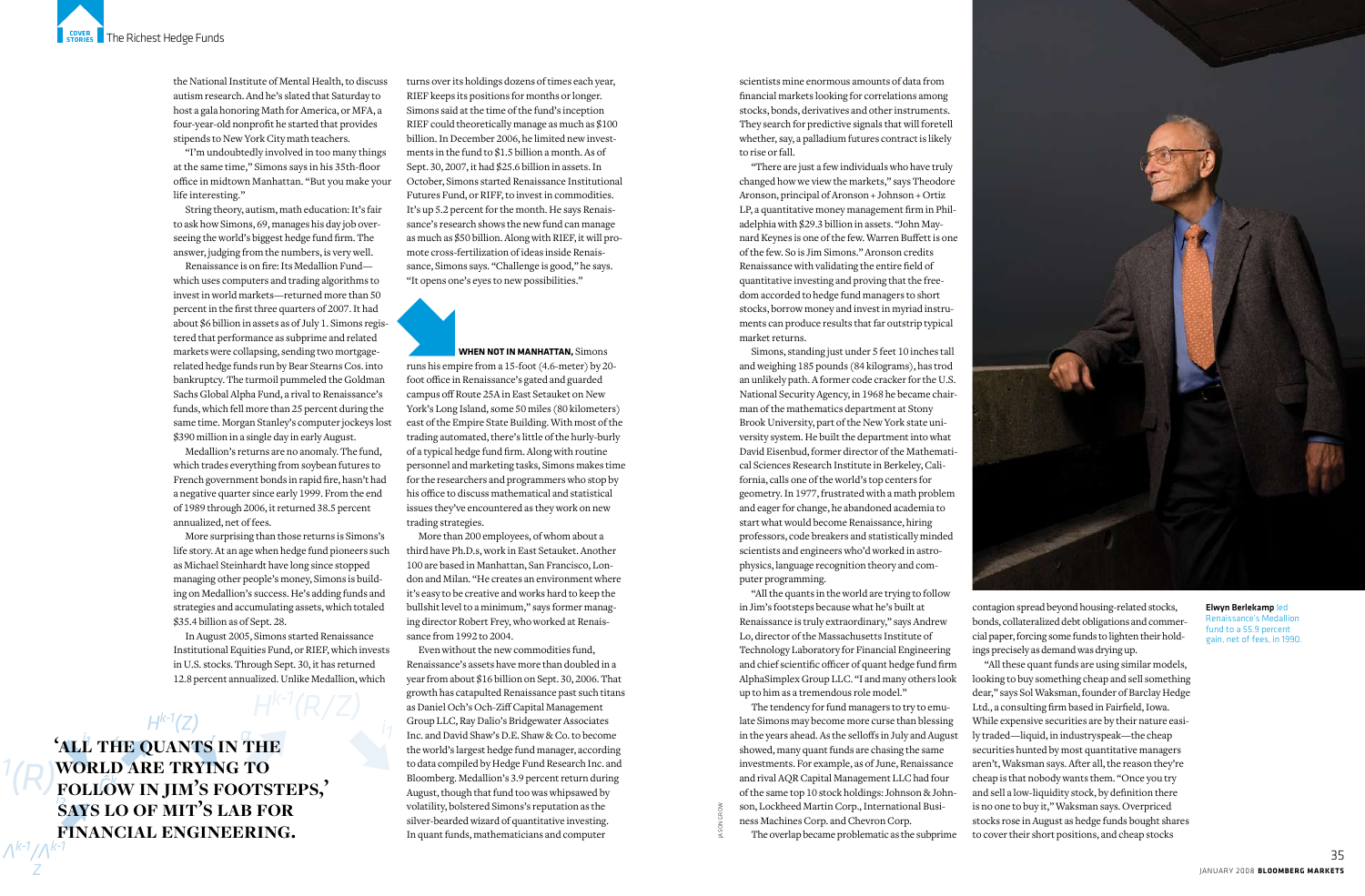

Irwin Kra is executive director of Simons's Math for America, which funds New York City math teachers.

plummeted as managers rushed to raise cash.

Renaissance is under increasing pressure to stay ahead of the pack—and to keep its secrets under wraps. Save current employees and a few former ones, nobody knows precisely how the firm makes its millions. Medallion stopped taking new money from outside investors in 1993 and returned pretty much the last of their capital 12 years later. Today, the fund is run almost exclusively for the benefit of Renaissance staff. The wise-cracking Simons himself is mum on virtually all of its details.

What can he say about Medallion's trading strategy?

"Not much," Simons says with a chortle, and then takes a drag on one of the Merit cigarettes he often smokes.

What kind of instruments does it trade? "Everything."

How many different strategies does it use? "A lot."

Simons says his Ph.D.s laugh when they read the far-fetched theories about what their fund might be doing. One chat room participant speculated

that Renaissance uses audio hookups to futures exchanges and analyzes the noise from the pits with voice-recognition software.

"All of us in the quant business have conjectures and hypotheses but very little data," MIT's Lo says. "So we like to speculate about what Renaissance could possibly be doing. They are so far ahead of everybody else that it's both challenging as well as exciting to engage in that kind of idle speculation."

For his part, Simons says he once explored whether sunspot activity affects the markets. He doesn't say what he found.

Interviews with former Medallion fund managers and with investors, rivals and

quantitative scientists provide a glimpse into how the fund is run. So do annual reports, marketing materials and court documents: Ever secretive, Renaissance is suing in New York State Supreme Court two of its former Ph.D.-level researchers who were fired in 2003 after refusing to sign noncompete contracts. The firm accuses Alexander Belopolsky and Pavel Volfbeyn of appropriating trade secrets. Belopolsky and Volfbeyn deny the charges. In a July decision, the two briefly described three strategies that Renaissance had explored. One involved swaps, which are contracts to exchange interest or other payments; another used an electronic order matching system that anonymously links buyers and sellers; and a third made use of Nasdaq and New York Stock Exchange limit order books, which are realtime records of unexecuted orders to buy or sell a stock at a particular price.

With his myriad positions in different markets, Simons likens his approach to the extensive farming he once practiced in Colorado, using center pivot irrigation to grow wheat on thousands of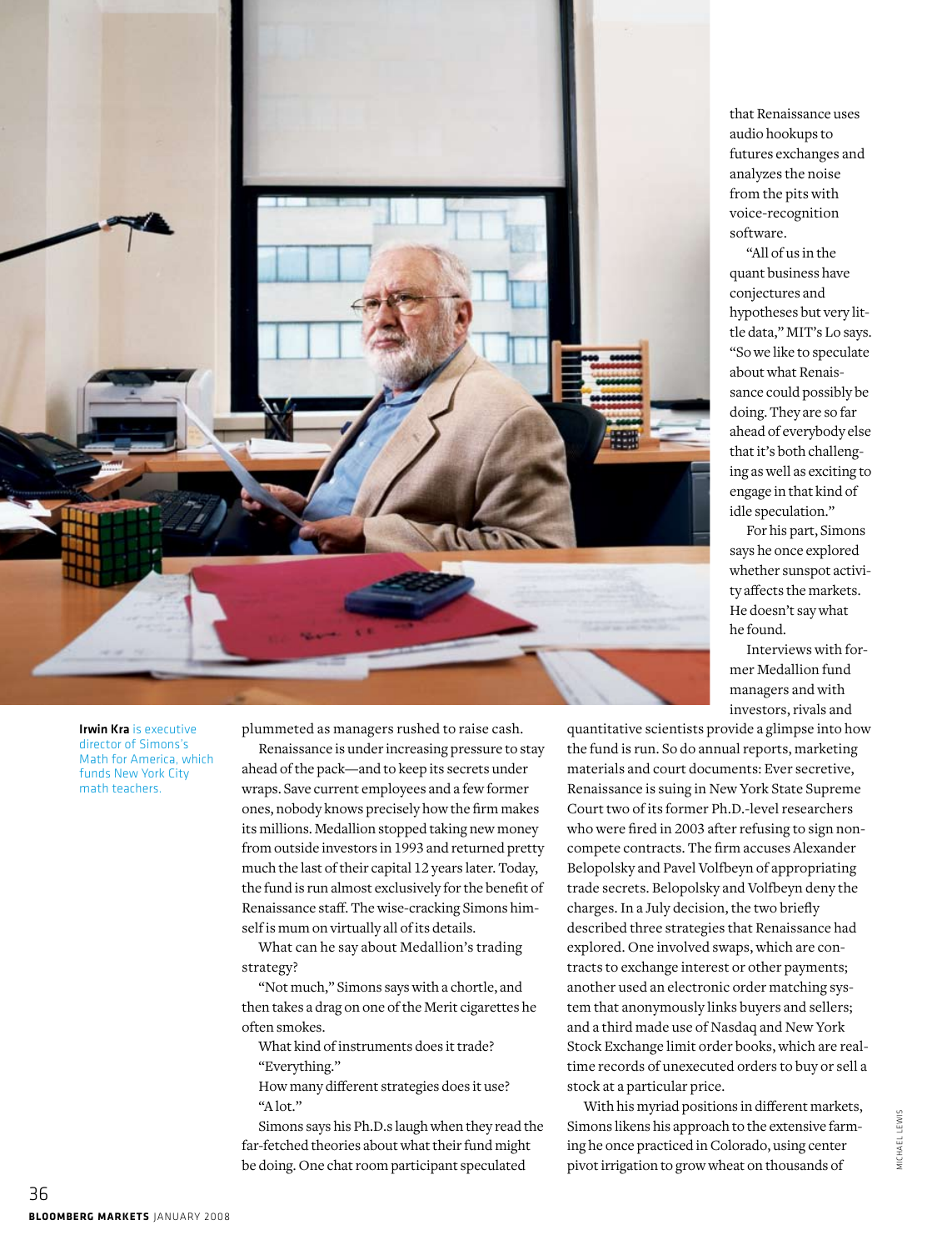### **WORLD'S LARGEST HEDGE FUND FIRMS**

|                  |                                                          | in billions* |
|------------------|----------------------------------------------------------|--------------|
| 1                | <b>Renaissance Technologies, East Setauket, New York</b> | \$35.4       |
|                  | 2 JPMorgan Chase,** New York                             | 33.0         |
| з                | <b>Goldman Sachs, New York</b>                           | 32.5         |
| 4                | Bridgewater Associates, Westport, Connecticut            | 31.0         |
| 5.               | <b>D.E. Shaw, New York</b>                               | 29.0         |
|                  | <b>6 Farallon Capital Mgmt., San Francisco</b>           | 28.8         |
| 7                | <b>Och-Ziff Capital Mgmt. Group, New York</b>            | 28.6         |
|                  | 8 Paulson & Co., New York                                | 23.6         |
| 9                | <b>Citigroup Alternative Investments, New York</b>       | 19.3         |
| 10               | <b>Barclays Global Investors, San Francisco</b>          | 18.9         |
| 11               | <b>ESL Investments, Greenwich, Connecticut</b>           | 18.0         |
|                  | 12 Tudor Investment, Greenwich, Connecticut              | 17.7         |
| 13               | <b>Orbis Investment Advisory, London</b>                 | 17.3         |
|                  | 14 Lansdowne Partners, London                            | 17.0         |
| 15               | Harbinger Capital Partners, New York                     | 16.4         |
|                  | 16 Citadel Investment Mgmt. Group, Chicago               | 16.0         |
| 17 <sup>17</sup> | <b>SAC Capital Advisors, Stamford, Connecticut</b>       | 15.0         |
|                  | 18 Caxton Associates, New York                           | 14.2         |
|                  | <b>19 Atticus Capital, New York</b>                      | 13.5         |
|                  | 20 Maverick Capital, Dallas                              | 13.0         |

\*As of Sept. 28. Figures may include related assets in separate accounts. \*\*Includes Highbridge funds. Sources: Bloomberg, Hedge Fund Research

> acres. "Every little stalk of wheat was not doing so great, but most of them were, so you're working on statistics," Simons says. By contrast, he says, the traditional focused investing practiced by Warren Buffett is akin to intensive farming, in which each individual plant really counts. "It's two completely different ends of the spectrum," Simons says.

**Assets under management,**

Medallion's farm stand sports quite a markup: The firm generally charges a 5 percent management fee and 36 percent of profits compared with the industry standards of 2 percent and 20 percent. With virtually no outside investors in Medallion, Simons and Renaissance employees are paying the tab—and reaping the rewards. RIEF investors can select from four share classes with varying and far less expensive fee structures.

Though Simons dislikes talking about it, Renaissance has built him a tidy fortune. U.S. Securities and Exchange Commission documents show he controls 25–50 percent of Renaissance, having spread the rest of the firm's ownership among employees. So Simons's share of the performance fees earned by RIEF and Medallion was roughly between \$375 million and \$750 million in 2006,

according to data compiled by Bloomberg. With Medallion's 44.3 percent return in 2006, if Simons had invested \$2 billion in the fund, he would have garnered an \$885 million profit. He declines to comment on his investment. According to Bloomberg calculations, Simons ranks No. 3 among the world's hedge fund managers with \$1.01 billion in firm-wide performance fees during the first three quarters of 2007. (See "The Money Makers," page 51.)

Chief Scientist Henry Laufer, who helped build the Medallion trading system, owns 10–25 percent of Renaissance, the SEC document says. Chief Financial Officer Mark Silber and Executive Vice Presidents Peter Brown and Robert Mercer each own 5–10 percent. Simons's son Nathaniel, 41, who manages the Meritage fund of funds out of San Francisco, owns less than 5 percent, as does Renaissance trading desk manager, Paul Broder.

At the core of Renaissance's success—and the wealth Simons is creating—is his own mathematical mind-set. Outside the financial markets, he's best known for the Chern-Simons theory, which he co-developed with Chinese-American mathematician Shiing-Shen Chern in 1974. In simple terms, the theory provides the tools, known as invariants, that mathematicians use to distinguish among certain curved spaces—the kinds of distortions of ordinary space that exist according to Albert Einstein's general theory of relativity. Chern-Simons is viewed as important partly because it has proven useful in explaining aspects of another field: string theory. This describes the building blocks of the universe as vibrating one-dimensional extended particles called strings. "It turns out these things we invented, Chern-Simons invariants, had their real applications to physics, about which I knew nothing," Simons told the International Association of Financial Engineers in May.

**Simons says he's also proud** of the work he did in differential geometry at the Institute for Defense Analyses' research and development center in Princeton, New Jersey. In 1968, he published a paper in the *Annals of Mathematics* called "Minimal Varieties in Riemannian Manifolds." The paper helped him win the American Mathematical Society's Oswald Veblen Prize in Geometry in 1976. The prize is named for the Princeton University geometrician who became the first professor of the Institute for Advanced Study.

Simons's most enduring legacy may be as a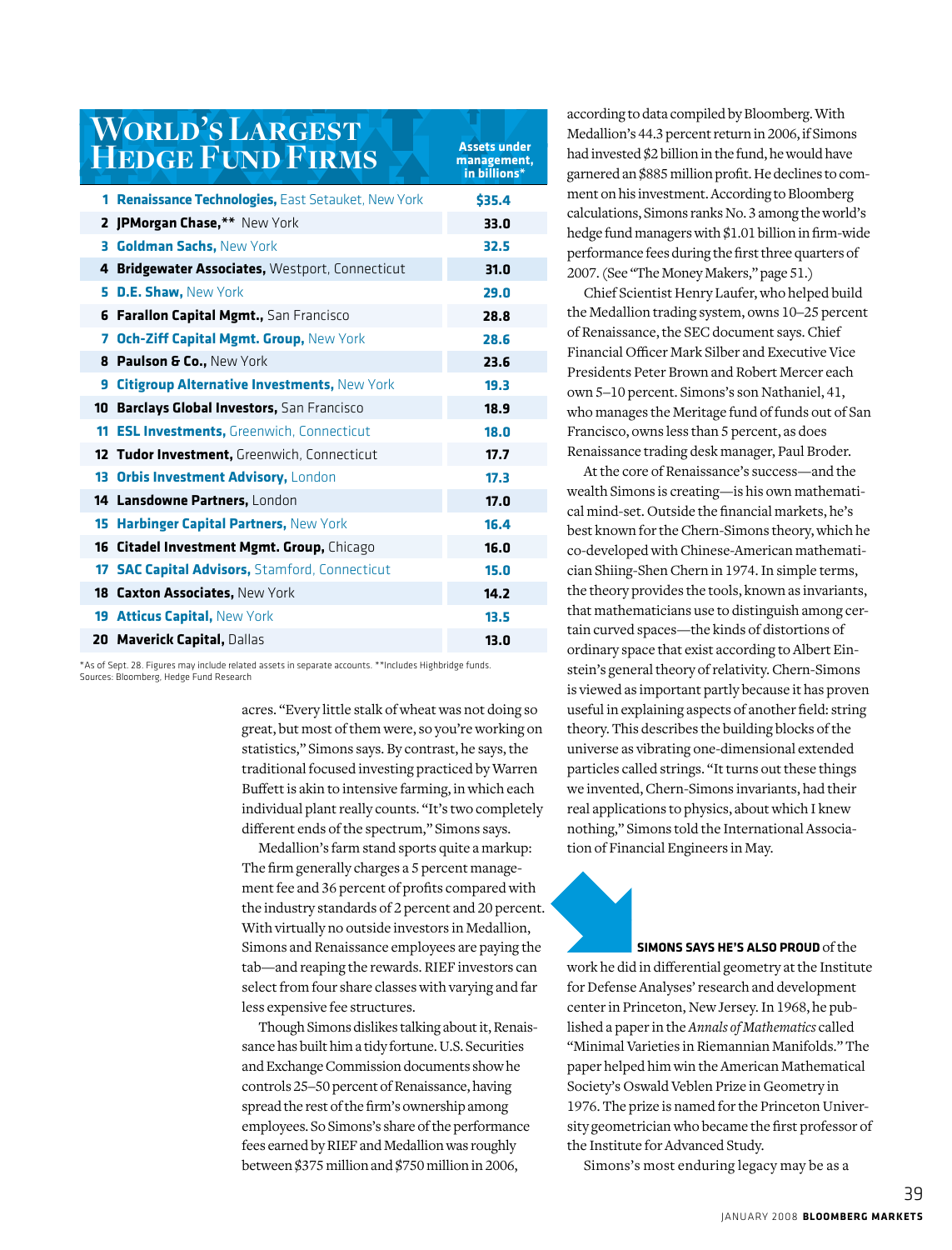**The Richest Hedge Funds**  $H^{k-1}(Z)$ 

**cover** 

#### **'one can predict the course of a comet,' simons says, 'more easily than one can predict the course of citigroup's stock.'**

philanthropist as he builds on the mathematics and science that have shaped his life. In his New York office, Simons gets up and walks across the room to grab a newspaper clipping. It's an article about the administration of President George W. Bush planning to add \$50 billion to the defense budget. "Just a little extra; give them an extra \$50 billion," Simons says, his voice rising in anger. "Well, for \$2 billion, we could revolutionize math education in the U.S."

He's referring to what he considers paltry funding for a key provision of the America Competes Act, which was signed into law on Aug. 9. The act includes a federal program to bolster math and science education based on the pilot project Simons has bankrolled with more than \$25 million of his money: MFA.

Simons says America's economic competitiveness is at stake. A 2003 study of 15-year-olds by the Program for International Student Assessment found the U.S. trailing 23 Organization for Economic Cooperation and Development countries, including No. 1 Finland, in math literacy at that age level. The U.S. was ahead of just five countries,

## **SHINING RETURNS**

The Medallion Fund's 17-year performance was more than triple that of the S&P 500.



Sears ended on Dec. 31. Blended return for nonemployee investors, net of fees and charges.<br>Source: Renaissance report enough of Years ended the field, such as geneticist Michael Wigler of Source: Renaissance report

among them Greece, Turkey and Mexico.

Simons places the blame for poor high school math scores largely on unqualified teachers. Because of low pay, good math and science teachers tend to get sucked into the private sector—and the rate is accelerating. "Students, up and down the line from affluent to impoverished, are being cheated," Simons says.

MFA pays full scholarships for math teachers to earn their master's degrees in education at designated graduate schools. Then, it pays a stipend of \$90,000 over five years of teaching as a subsidy. Fellows and other experienced teachers are eligible to apply for a master fellowship program, which provides a stipend of \$50,000 over four years. MFA is rolling out the program in Los Angeles and San Diego in 2008.

Simons has donated tens of millions of dollars to math and science endeavors worldwide, including Stony Brook University and MSRI. In 2005, he kicked in \$13 million with other Renaissance employees to keep the Relativistic Heavy Ion Collider operating at the Brookhaven National Laboratory in Upton, New York, after the U.S. Energy Department cut funding. The collider creates hot, dense matter similar to that which is believed to have existed in the first 10 microseconds, or millionths of a second, of the universe's existence after the big bang.

Simons's other major push: research into autism, a disorder marked by repetitive behavior and impairment in social communication and language. In 2005, he hired Gerald Fischbach, former dean of the faculties of health sciences at Columbia University in New York, to serve as scientific director for the Simons Foundation. The foundation funds a variety of math and science-related projects. Simons's wife, Marilyn, 57, is president. Their daughter Audrey, 21, displays some symptoms of Asperger's syndrome, a milder disorder that bears similarities to autism.

Under Fischbach, the foundation is building a database of DNA samples and clinical information from thousands of families across the U.S. with affected children. Scientists will use the data to identify genes that may contribute to autism. The foundation is also attracting scientists from out-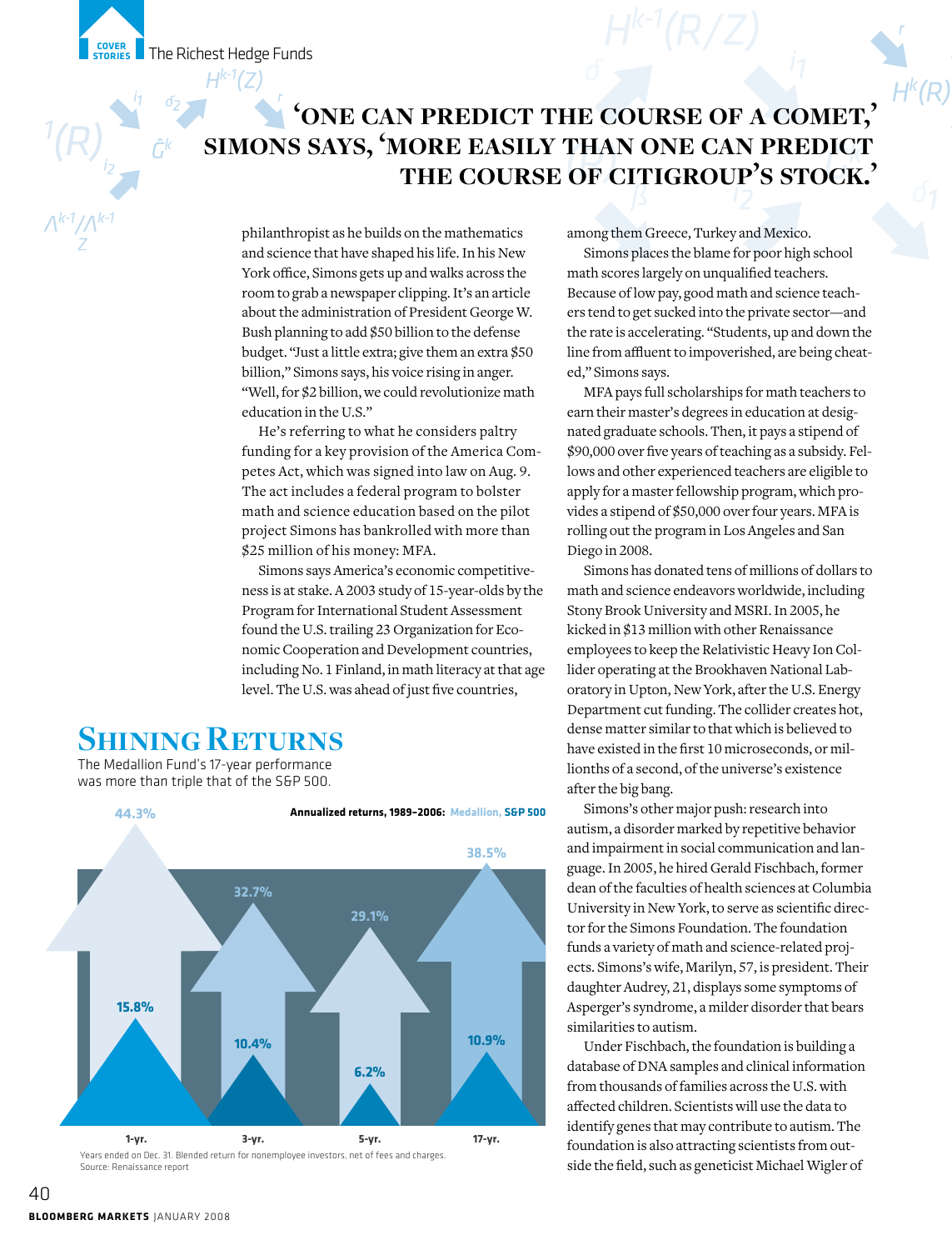

Gerald Fischbach serves as scientific director for the Simons Foundation, which funds autism research.

Cold Spring Harbor Laboratory in New York. Fischbach says that, in the past, autism research has had trouble luring top talent because of its complexity.

Simons splits his week between two homes. His Manhattan apartment is in the same limestone building as another investor-turned-philanthropist, George Soros, 77. In Setauket, the white, gambrel-roofed house Simons has lived in for 31 years has broad picture windows overlooking the herons that populate the shimmering waters of Conscience Bay.

**For all of his achievement** and mate-

rial success, Simons's life has been beset by the kind of tragedy that few parents can fathom—the death of not one but two of his five children in separate accidents. In 1996, his son Paul, 34, was struck by a car and killed while riding a bicycle near Simons's Setauket home. In 2003, 24-year-old son Nick drowned while on a trip to Bali. Simons grimaces

when asked whether Nick's death played a role in his

flurry of recent activity. He pauses before answering. "There was some connection between losing Nick and my desire to get as busy as I could," he says.

Scientific exploration underpins all of Simons's work. "What motivates me?" he says. "I'm ambitious and I like to do things well. I love to create something that really works. We have lots and lots and lots of strategies, and each new one gives me a lot of pleasure, to see something new that works."

The laws of the financial markets present a special challenge, Simons says. Unlike the laws governing physics or chemistry, they tend to change over time. "One can predict the course of a comet more easily than one can predict the course of Citigroup's stock," he says. "The attractiveness, of course, is that you can make more money successfully

predicting a stock than you can a comet."

Investments, philanthropy, academia—it all traces to a life steeped in math. James Harris Simons was born in 1938, the only child of Marcia and Matthew Simons. He grew up in Brookline, Massachusetts, a Boston suburb designed partly by landscape architect Frederick Law Olmsted. Early on, Simons asked complicated mathematical questions. At about age 3, he was shocked to learn that a car could run out of gasoline. Why? By Simons's reckoning, a car would go through half a tankful, then half of what remained and then half of that, and so on: There would always be a small amount left. He'd discovered one of Zeno's paradoxes, named for the ancient Greek pre-Socratic philosopher, which would puzzle mathematicians for centuries. "Those were sophisticated thoughts for a little guy," Simons says, laughing.

At high school in Newton, Massachusetts, Simons blew through the equivalent of advanced placement math and went on to MIT. In his freshman year, he was cocky enough to enroll in a graduate level class. "The course said no requirements," he says. At MIT, Simons worked hard and played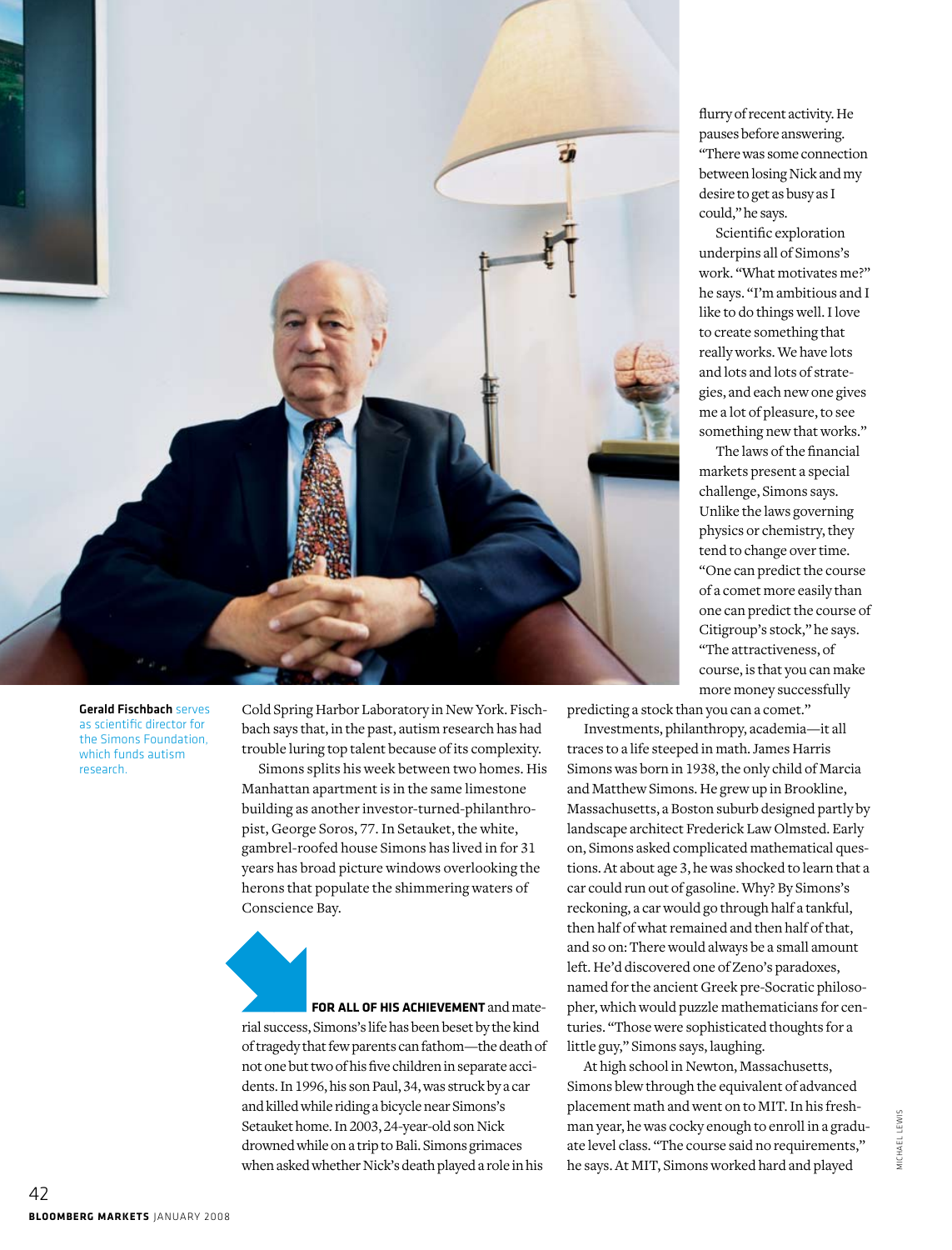hard—mostly late-night poker. By 1 a.m., he and friends would pile into his Volkswagen Beetle and head off to Jack & Marion's delicatessen in Brookline for \$1.25 chicken in a basket. Simons recalls how two renowned MIT mathematicians, Isadore Singer and Warren Ambrose, would sit down, order food and work into the wee hours on math problems.

"I just thought it was kind of a great life," Simons says. "Here they were, grown-ups, eating in this deli, late, late at night, just working away. That seemed wonderful to me." Singer, still an MIT professor, would become a close personal friend.

In June 1958, after just three years, Simons collected his bachelor's degree in mathematics from MIT, returning that September for his first year of graduate school. He then headed west to the University of California, Berkeley, to complete his Ph.D. in math. There, Simons dabbled in commodities—using his and his then wife Barbara's wedding gift money to make a \$500 killing in soybeans.

Simons's thesis adviser—Bertram Kostant, now professor emeritus at MIT—was skeptical about him pursuing the proof that would form the basis of his dissertation, "On the Transitivity of Holonomy Systems." It dealt with the geometry of multi-

> dimensional curved spaces and related to work by Singer and Ambrose. "He solved it in a remarkably short period of time, under two years," Kostant says. "Jim's an original guy. He likes to go off in his own direction."

After UC Berkeley, Simons won a three-year teaching position at MIT. He left after a year to become an assistant math professor at nearby Harvard. He stayed in touch with two poker-playing MIT classmates, Colombian nationals Edmundo Esquenazi and Jimmy Mayer. In 1958, Simons and Mayer

had celebrated their graduation by buying Lambretta motor scooters and driving to Bogotá from Boston. In 1964, the three cobbled together money with Simons's father to start a Colombian vinylfloor-tile factory. It would eventually prove a lucky move, providing the younger Simons with a stake to build his empire.

Simons was growing restless at Harvard. He was eager to earn more money—and frustrated by some of the math he was working on. The Institute for Defense Analyses offered a better-paying solution: Simons could spend half of his time on math

at the nonprofit's Princeton center and half breaking codes for the NSA.

In 1967, the IDA's president, General Maxwell Taylor, former chairman of the Joint Chiefs of Staff, wrote an article for the *New York Times Magazine* in favor of the Vietnam War. Soon after, Simons penned a note to the editors. "Some of us at the institution have a different view," he wrote. "The only available course consistent with a rational defense policy is to withdraw with the greatest possible dispatch."

Maxwell eventually fired Simons, who was then 29, married and a father of three. Stony Brook University President John Toll wanted a star to build the school's math department. In 1966, the university had made a splash by luring Nobel Prize–winning physicist Chen Ning Yang from the Institute for Advanced Study. Simons would hire stars for the math department.

Stung by his firing from the IDA, Simons threw himself into the task. "Having just sort of been knocked around a little bit, I liked the idea of being my own boss," he says. Simons negotiated all of the elements of a math position to lure great geometers to a young school: salary, class load, leave policy and research support. "He'd figure what you needed and get it for you," Toll, 84, says. "He did an outstanding job of building the department at Stony Brook."

**Among the future stars** Simons lured were Detlef Gromoll from the University of Bonn; Jeff Cheeger from the University of Michigan; and Mikhael Gromov, who'd taught at Leningrad University. All had published in prestigious journals. "It was viewed as one of the two or three best geometry groups in the world," says Irwin Kra, who succeeded Simons as math department chairman and is executive director at MFA. One of Simons's other hires was a Bronx, New York–raised math professor from Cornell University: James Ax.

Simons dabbled again in commodities while at Stony Brook. The Colombian factory investment had made some profit. Simons and his partners invested about \$600,000 of it with Charles Freifeld, a former math student of his from Harvard. During seven months in 1974, Freifeld increased the investment 10-fold, after fees, as sugar futures more than doubled. The \$600,000 was now \$6 million, Freifeld says.

Simons suddenly had money—but he was at a



James Ax, who died in 2006, was the first manager of the Medallion fund.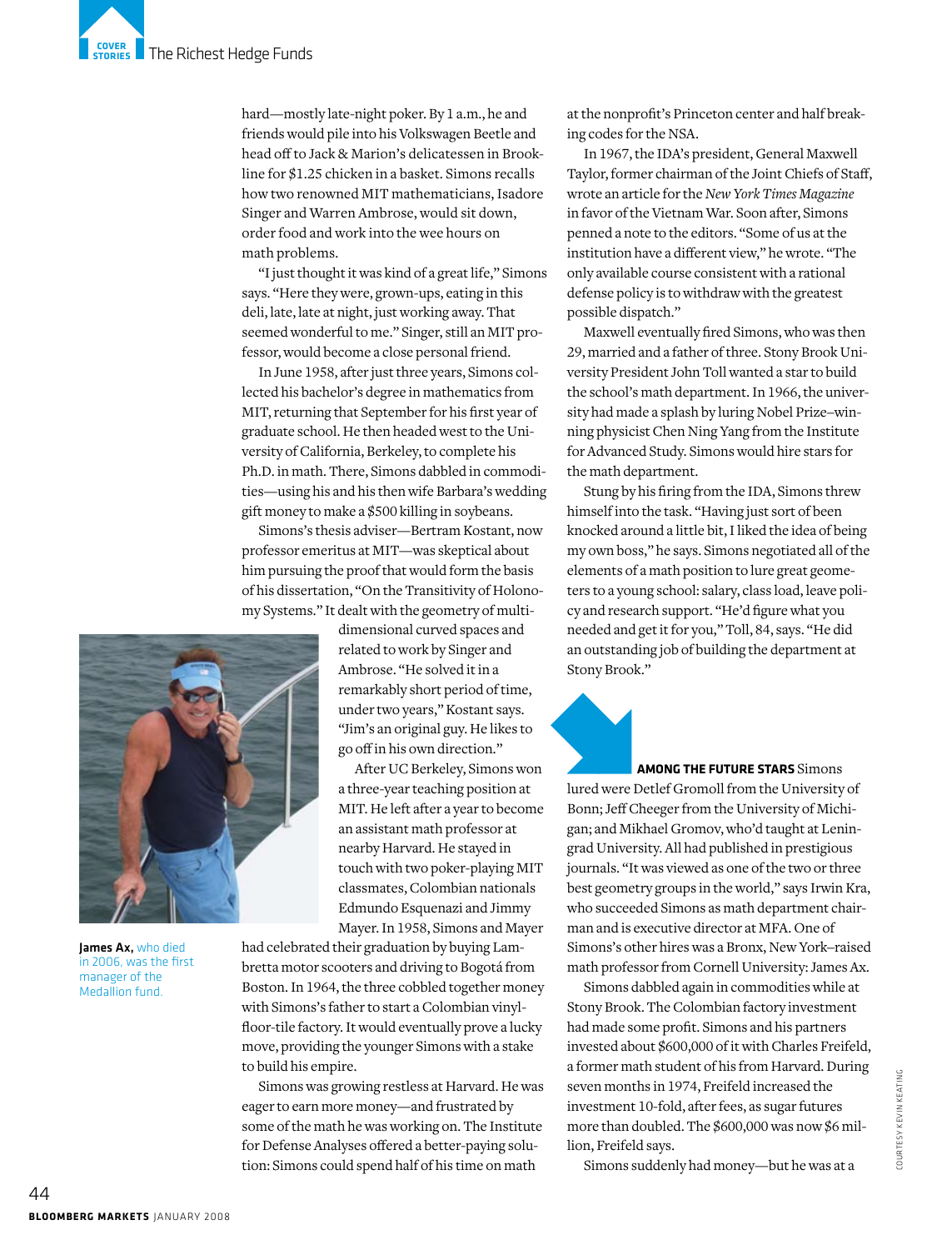revamped trading system remained. Straus took the reins. Medallion returned 39.4 percent in 1991, 34 percent in 1992 and 39.1 percent in 1993, according to Medallion annual reports.

Back on Long Island, Simons was gathering an Ateam of math brains. Laufer, a former Stony Brook professor, joined full time as research chief in late 1991. Frey, a trader from Morgan Stanley's Analytical Proprietary Trading group, the pioneering blackbox quant desk, came in 1992. Nick Patterson, another cryptologist from the IDA, joined in 1993. That year, Simons also hired Brown and Mercer, two language technology experts from the IBM Thomas J. Watson Research Center.

**THE YEAR 2000,** during which the Standard & Poor's 500 Index tumbled 10.1 percent, proved Medallion's best to date. It gained 98.5 percent, net of fees. By the end of that year, Renaissance had 148 employees—and the fund had a 43.6 percent annualized return over 11 years, net of fees, according to an annual report. It hasn't had a down quarter since.

The nastier that stock or bond markets turned, the better Medallion seemed to perform. In 1994, as the Federal Reserve raised its federal funds target rate six times to 5.5 percent from 3 percent, Medallion returned 71 percent for the year. The Bloomberg/Effas long-term U.S. government bond index lost 6.7 percent that year. In 1995, Simons moved most of Renaissance's California operations to Long Island. The firm needed computing power to model the data Renaissance was harnessing, and Simons bought it: From 1994 to 2000, Renaissance's total CPU power grew by a factor of 50. Data bandwidth in and out of Renaissance headquarters rose by a factor of 45, according to a Medallion annual report.

Performance such as that feeds the hedge fund industry's insatiable curiosity. Rivals search for the signals underpinning Renaissance's returns. One set of clues came in the New York State Supreme Court decision in July, which the court heavily redacted. It cites three strategies tested at the firm, including one using limit order book data. MIT's Lo says that a fund firm could look at such data and identify a large sell order for, say, \$15 a share when a stock was trading at \$15.05. The fund could short the stock at \$15.01 and benefit if the stock hit the \$15 trigger. "There's going to be tremendous downward pressure on the stock," Lo says.

crossroads. He had separated from his wife Barbara. As the '70s wore on, he grew frustrated with a math problem related to the Chern-Simons theory. "It was driving me crazy," he says. Simons met Marilyn Hawrys, a graduate student in economics at Stony Brook who helped take care of Simons's children and would become his second wife.

Simons left Stony Brook in 1977 and started Monemetrics, a predecessor to Renaissance, in a strip mall across from the Setauket train station. He wanted someone to trade currencies and commodities and turned to an old friend, a fellow code cracker from the IDA: Leonard Baum. Baum was coauthor of the Baum-Welch algorithm, which is used to determine probabilities in, among other things, biology, automated speech

> recognition and statistical computing. Simons's idea was to harness the mathematical models that Baum was writing to trade currencies. "Once I got Lenny involved, I could see the possibilities of building models," Simons says. Baum never traded using the models. In the late '70s and early '80s, Baum was making too much money on fundamental trading. Such trading involves betting based on, say, whether British Prime Minister Margaret Thatcher would let the pound rise. In an era of one-way markets, it was much easier than using models. "The dollar was very weak; all you had to do was short the dollar and you'd make a lot of money,"

#### **RENAISSANCE MAN**

Simons says.

Simons brought in Ax to look over Baum's efforts. Ax declared that not only would the models work with the currencies Baum had written them for, they could be applied to any commodity future—wheat, crude oil, you name it, Simons says.

Simons set up Ax with his own trading account, Axcom Ltd., which eventually gave birth to Medallion. Ax died of colon cancer

in 2006 at age 69.

In Axcom's early days, professionals were skeptical about the kind of systematic trading Ax was doing. Still, he was brilliant and a Jim Simons, shown at a Berkeley, California, lecture, has started two new hedge funds since mid-2005.

natural at understanding probability, having shared the American Mathematical Society's Frank Nelson Cole Prize in Number Theory in 1967. "He had the ability to see patterns in trading data," says Brian Keating, 36, the younger of Ax's two sons. "People in the business thought it was magic, or nonsense."

Ax was also sometimes difficult to work with. "Most of times things went well," says Kevin Keating, 39, Ax's older son, who talked with his father about his days at Axcom. "But when they didn't, they'd butt heads."

During the 1980s, Ax and his researchers improved on Baum's models and used them to explore correlations from which they could profit. If a futures contract opened sharply higher versus its previous close, they would short it; if it opened sharply lower, they would buy it, says Sandor Straus, a former manager for Medallion who now runs his own investment firm, Merfin LLC, in Walnut Creek, California.

The stuff wasn't complicated, and it worked. In 1985, Ax persuaded Simons to let him move Axcom to Huntington Beach, California, to escape a painful divorce and enjoy year-round boating. By 1988, investors wanted to invest directly in Axcom. Simons and Ax started a hedge fund and christened it Medallion in honor of the math awards that they had won.

Ax's signals soon seemed to short-circuit. Peakto-trough losses by April 1989 had mounted to about 30 percent. Ax had accounted for such a drawdown in his models and pushed to keep trading. Simons wanted to stop to research what was going on. "Both were talking to their lawyers," Straus says. Ax, in fact, threatened to sue. Simons pulled rank, and Ax left. He went on to write a screenplay and poems in addition to working on problems involving the mathematical foundations of quantum mechanics with Princeton University professor Simon Kochen, with whom Ax shares the Cole prize.

Simons turned to Elwyn Berlekamp to run Medallion from Berkeley, California. A consultant for Axcom whom Simons had first met at the IDA, Berlekamp had bought out most of Ax's stake in Axcom. He worked with Straus, Simons and another consultant, Laufer, to overhaul Medallion's trading system during a six-month stretch. In 1990, Berlekamp led Medallion to a 55.9 percent gain, net of fees—and then returned to teaching math at UC Berkeley. "I got a lot more pleasure talking to academics than financial types," says Berlekamp, who is now professor emeritus. "Most people in this business are pretty dollar-centric. It makes for a dull life."

Ax was gone. Berlekamp was gone. Medallion's

Former employees say observers may gain as much insight into Renaissance's performance by scrutinizing a more obvious factor: Simons has succeeded in building a pretty good business model. First, it's a firm run by and for scientists. "I've always said Renaissance's secret is that it didn't hire MBAs," says Berlekamp, who blames the herdlike mentality among business school graduates for poor investor returns. Programming and modeling are treated as the heart of the firm's advantage—not an expense. "If you needed a lot of computer power, the decision was based on whether you needed it, not the budget," says Peter Weinberger, former chief technology officer at Renaissance and now a software engineer at Google Inc.

Decisions are made quickly and feedback is constant. "One of the things about Renaissance is that there's a feeling of urgency," says Frey, who left to teach applied mathematics and statistics at Stony Brook in 2004. "We always believed that there was a wolf at the door, that somebody would get there before we did."

From Simons on down, the company encourages openness, whether it's about market signals that show where a security might be headed or about technology or trading. Simons says new employees are encouraged to troll computer files detailing Renaissance's past strategies, successful or not. "If Simons's door was open, you could walk in," Weinberger says. That would go for everyone from secretaries on up. For his part, Simons says he's proud of Renaissance's low personnel turnover. The firm is

Simons's career includes a mix of academic, philanthropic and investment ventures.

Source: Jim Simons

**2005 Helps raise \$13 million to keep Brookhaven ion collider working.**

**2004 Starts Math for America to fund and train New York City math teachers.**

#### **1993 Hires language technology experts Peter**

**Brown and Robert Mercer from IBM.**

#### **1988**

**Co-founds Medallion Fund; stops new investments from outsiders five years later.**

> **1976 Wins Oswald Veblen Prize in Geometry.**

a= Je Is-Ch-1 good 2 could show

**1974 Publishes Chern-Simons theory with mathematician Shiing-Shen Chern.**

**1968 Named chairman of Stony Brook University's math department.**

**1967 Fired from Institute for Defense Analyses for anti-war statements.**

**1964 Invests with father and college friends in Colombian floor tile company.**

**1960 Wins \$500 speculating on soybean futures with wedding gift money.**

david eisenbud